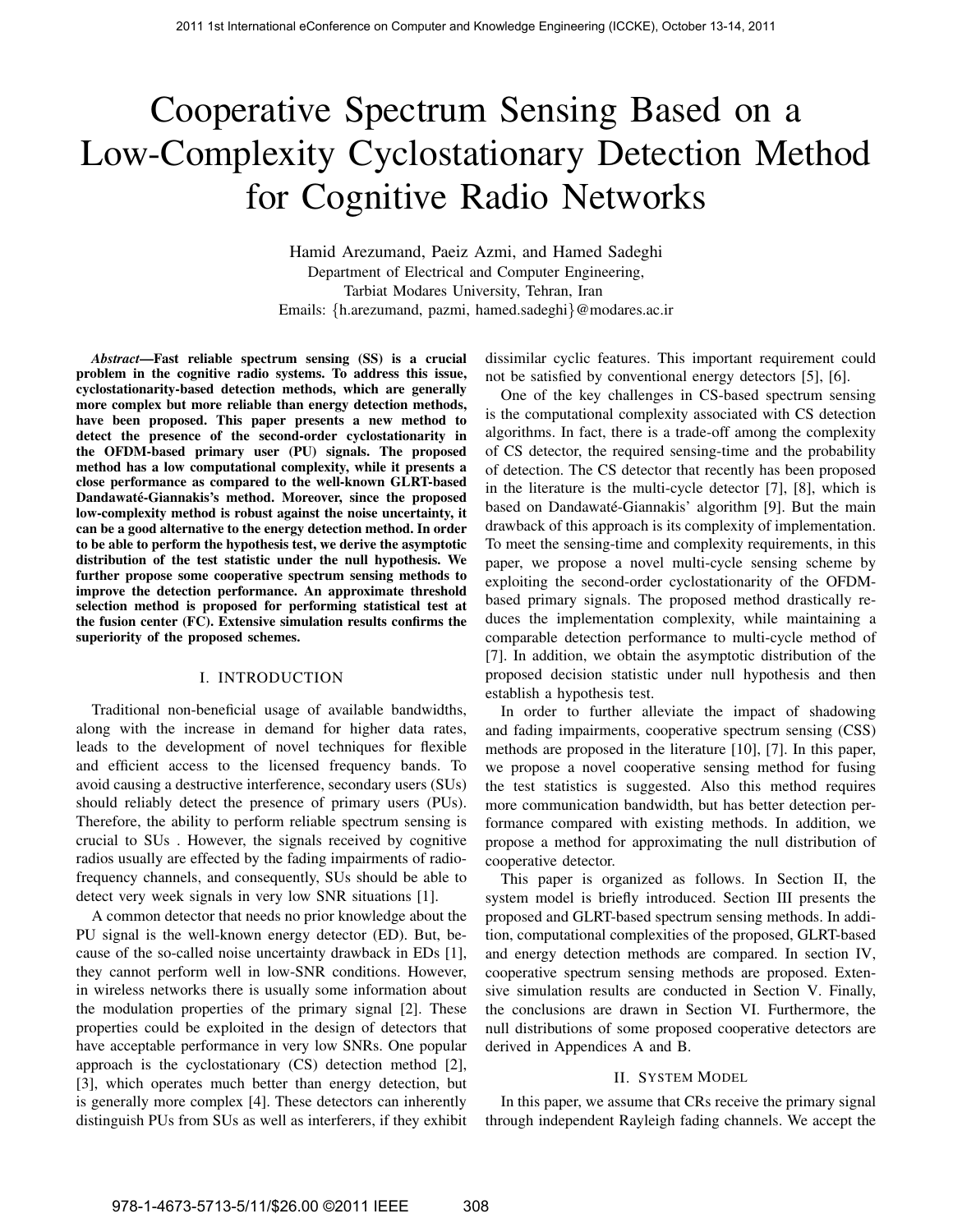baseband discrete-time model given by  $(i = 1, 2, \ldots, S)$ :

$$
x_i[n] = \eta h_i s[n] + w_i[n], \quad n = 1, ..., M,
$$
 (1)

where  $h_i \sim \mathcal{N}_c(0, \sigma_{h_i}^2)$  and  $w_i[n] \sim \mathcal{N}_c(0, \sigma_{w_i}^2)$  are circularly symmetric complex Gaussian (CSCG) random processes, representing time-invariant frequency-nonselective Rayleigh fading exposed by the channel between PU and CR, and AWGN channel, respectively. In addition,  $\tilde{x}[n]$  and  $y_i[n]$  are respectively the PU signal and the received signal at *i*th CR. Moreover,  $\eta = 0$  and  $\eta = 1$  correspond to  $H_0$  and  $H_1$ hypotheses, respectively.

# III. NON-COOPERATIVE CYCLOSTATIONARITY **DETECTION**

In this section, we derive some decision statistics for the hypothesis testing problem at hand. The discrete-time unbiased and consistent estimation of the CAF of a random process  $x[n]$ is given as [9]:

$$
\hat{R}_{xx^*}^{\alpha}(\nu) \triangleq \frac{1}{M} \sum_{i=1}^{M} x[i] \, x^* \left[i + \nu\right] \, e^{-j2\pi\alpha i} \tag{2}
$$

In order to establish the detection statistic, we exploit the properties of estimated CAF.

## *A. Proposed Spectrum Sensing Method*

In this section, we propose a low-complexity cyclostationarity detection statistic based on estimated CAF properties of OFDM signals. As we know, when the lag parameter of estimated CAF sets to  $\nu = \pm T_d$ , the CAF should reveal local peaks at multiples of fundamental cycle frequency of OFDM signal, that is  $k/T_u$ ,  $k = \pm 1, \pm 2, \ldots, \pm T_u - 1$ . At the cycle frequencies other that  $k/T_u$ , the magnitude of CAF should be small as compared with local peaks.

Based on mentioned property, we propose the following multi-cycle test statistic:

$$
\mathcal{T} = \frac{\sum_{k=-L}^{L} \left| R_{xx^*}^{k/T_u}(T_d) \right|^2}{\sum_{k=-L}^{L} \left| R_{xx^*}^{(k+\varepsilon_k)/T_u}(T_d) \right|^2}
$$
(3)

where  $\varepsilon_k$  is chosen so that the  $(k + \varepsilon_k)/T_u$  does not belong to the set of cycle frequencies  $k/T_u$ . For example, it can be an arbitrary (non-integer) number in the interval (0.25, 0.75). When the signal is present, the denominator approaches zero, while the numerator increases. Hence, the statistic will be increased, and detection will decide  $H_1$ .

In order to perform binary hypothesis testing, we require the distribution of the test statistic under null hypothesis testing. Under  $H_0$ , we have  $x[n] = w[n]$ , where  $w[n] \sim \mathcal{N}_c(0, \sigma^2)$ . Using the central limit theorem [11], The asymptotic distribution of CAF under  $H_0$  is as follow [12]

$$
\hat{R}_{ww^*}^{\alpha}(\nu) \sim \mathcal{N}_c\left(0, \frac{\sigma^4}{M}\right) \tag{4}
$$

Therefore,

$$
\frac{2M}{\sigma^4} \left| \hat{R}_{ww^*}^{\alpha}(\nu) \right|^2 \sim \chi_2^2 \tag{5}
$$

Since the estimated CAFs,  $\hat{R}_{ww^*}^{\alpha_k}(\nu)\,,\;k$  $0, \pm 1, \pm 2, \ldots, \pm L$ , are asymptotically independent under null hypothesis testing [7], distribution of  $\frac{2M}{\sigma^4} \left| R_{xx^*}^{k/T_u}(T_d) \right|$ 2 and  $\frac{2M}{\sigma^4} \left| R_{xx^*}^{(k+\epsilon_k)/T_u}(T_d) \right|$ freedom. Due to the fact that the sum of the independent 2 are chi-square with 2 degrees of chi-square random variable is also a chi-square random variable whose degrees of freedom is the sum of the degrees of freedom of independent random variables,  $\frac{2M}{\sigma^4}$   $\sum$  $k = -L$  $\left| R_{xx^*}^{k/T_u}(T_d) \right|$ <sup>2</sup> and  $\frac{2M}{\sigma^4}$ ,  $\sum$  $k=-\frac{L}{c}$  $\left| R_{xx^*}^{(k+\varepsilon_k)/T_u}(T_d) \right|$ 2 are chi-square with  $2(2L + 1)$  degrees of freedom under the null hypothesis testing. Then the distribution of the test statistic under the null hypothesis testing is

$$
\mathcal{T} \sim F(2(2L+1), 2(2L+1)), \text{ under } H_0 \tag{6}
$$

where  $F(d_1, d_2)$  denotes the F distribution,  $d_1$  and  $d_2$  are the numerator and denominator degrees of freedom, respectively.

## *B. GLRT-based Cyclostationarity Sensing Method*

This subsection, briefly introduces the well-known Dandawaté-Giannakis's method [9] which is recently modified in [7]. This statistical test relies upon the asymptotic normality and consistency of second-order cyclic statistics, and detects the presence of cycles in second-order cyclic cumulates, without assuming any specific distribution on the transmitted data [9]. For more details, the reader is referred to [9], [7], [13].

Let we define a matrix consisting of CAF estimates at the cycle frequency  $\alpha$  for different time lags:

$$
\hat{\underline{r}}_{xx^*}^{\alpha} \triangleq \left[ \Re \left\{ \hat{R}_{xx^*}^{\alpha}(\nu_1) \right\}, \dots, \Re \left\{ \hat{R}_{xx^*}^{\alpha}(\nu_N) \right\}, \\ \Im \left\{ \hat{R}_{xx^*}^{\alpha}(\nu_1) \right\}, \dots, \Im \left\{ \hat{R}_{xx^*}^{\alpha}(\nu_N) \right\} \right], \tag{7}
$$

where  $\mathbb{R} \{\}$  and  $\Im \{\}$  denote the real and imaginary parts, respectively. It has been shown that lim  $M \rightarrow \infty$   $\overline{a} \rightarrow a$   $\overline{b} \rightarrow a$   $\overline{c} \rightarrow a$   $\overline{d} \rightarrow b$   $\overline{c} \rightarrow c$  ) is a multivariate  $\sqrt{M} \hat{r}^{\alpha}_{xx*}$  $\stackrel{D}{=} \mathcal{N}(r^{\alpha}_{xx^*}, \Sigma_{xx^*}),$  where  $\stackrel{D}{=}$  denote the normal distribution with mean vector  $\mu$  and covariance matrix  $\Sigma_{xx^*}$  [9]. Noted that  $\mathcal{L}^{\alpha}_{xx^*}$  is non-random, so the distribution of  $\hat{T}_{xx^*}^{\alpha}$  under  $H_0$  and  $H_1$  differs only in the mean.

The asymptotic complex normality of  $\hat{r}_{xx^*}^{\alpha}$  allows proposing the following generalized likelihood ratio, [7]

$$
\Lambda_{GLR} = \frac{f(\hat{\underline{r}}_{xx*}^{\alpha}|H_1)}{f(\hat{\underline{r}}_{xx*}^{\alpha}|H_0)} = \exp\left(\frac{1}{2}M\hat{\underline{r}}_{xx*}^{\alpha}\hat{\Sigma}_{xx*}^{-1}(\hat{\underline{r}}_{xx*}^{\alpha})^t\right),\tag{8}
$$

where  $\Sigma_{xx^*}$  is an estimation of the asymptotic covariance matrix of  $\hat{\underline{r}}_{xx^*}^{\alpha}$ , defined as:

$$
\hat{\Sigma}_{xx^*} = \begin{bmatrix} \text{Re}\left\{\frac{Q+P}{2}\right\} & \text{Im}\left\{\frac{Q-P}{2}\right\} \\ \text{Im}\left\{\frac{Q+P}{2}\right\} & \text{Re}\left\{\frac{P-Q}{2}\right\} \end{bmatrix} . \tag{9}
$$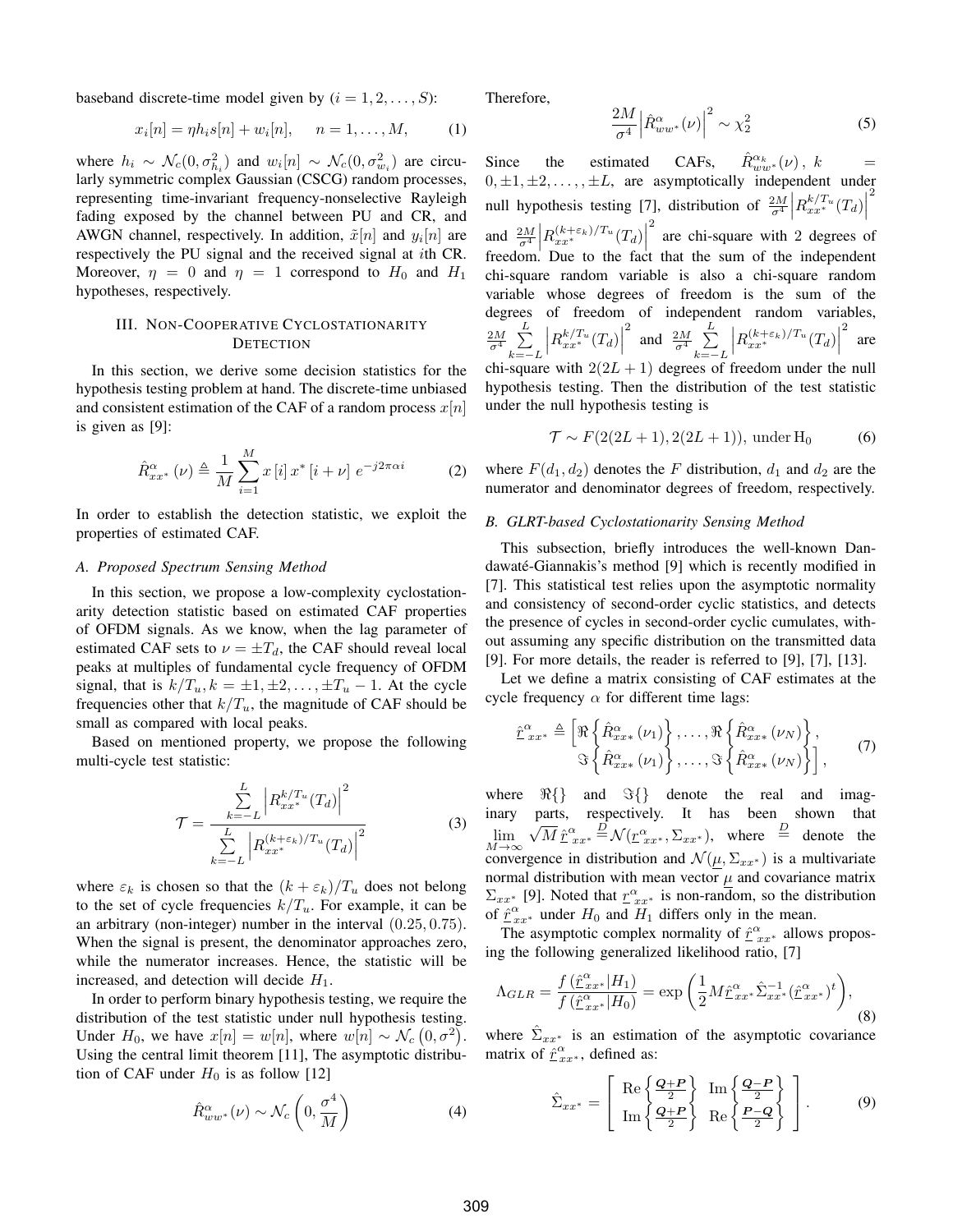In the above equation, the two covariance matrices  $Q$  and  $P$ are by:

$$
Q = \frac{1}{MT} \sum_{s=-(T-1)/2}^{(T-1)/2} W(s) F_{\tau}(\alpha - \frac{2\pi s}{M}) F_{\tau}(\alpha + \frac{2\pi s}{M})
$$
  

$$
P = \frac{1}{MT} \sum_{s=-(T-1)/2}^{(T-1)/2} W(s) F_{\tau}^*(\alpha + \frac{2\pi s}{M}) F_{\tau}(\alpha + \frac{2\pi s}{M}),
$$
(10)

where  $W$  is a normalized spectral window of odd length  $T$  and  $F_{\tau}(w) = \frac{1}{M} \sum_{k=1}^{M} x[k] x^{*} [k + \tau] e^{-jwk}$ . Finally, the generalized log-likelihood test statistic for the binary hypothesis testing corresponding to signal  $x[n]$  is:

$$
\mathcal{Z}_x^{\alpha} = 2 \ln(\Lambda_{GLR}) = M \hat{\underline{r}}_{xx^*}^{\alpha} \cdot \hat{\Sigma}_{xx^*}^{-1} \cdot (\hat{\underline{r}}_{xx^*}^{\alpha})^t, \qquad (11)
$$

where  $t$  denotes the conjugate transpose of a matrix. To set a threshold for hypothesis testing, we need the asymptotic distribution of  $\mathcal{Z}_x^{\alpha}$ . In [9], it is shown that, regardless of the distribution of the input data, the asymptotic distribution of the  $\mathcal{Z}_x^{\alpha}$  under the hypothesis  $H_0$  is central chi-squared with 2*M* degrees of freedom (i.e.  $\lim_{M \to \infty} \mathcal{Z}_x^{\alpha}$  $\frac{D}{2} \chi^2_{2N}$ ).

## *C. Discussion on Computational Complexity*

In this section, we compare the computational complexities of the proposed, GLRT-based and energy detection methods. The most time-consuming step in the GLRT-based algorithm is estimating the covariance matrix (9). Since this step is omitted in the proposed algorithm, it causes a significant reduction in computational complexity. In fact, the computational complexity of the proposed method can be expressed as  $M(1+\frac{1}{2}\log_2 M)$ , where M denotes the number of observation samples. In the above expression, it is assumed that the fast-Fourier transform (FFT) algorithm is used for computing the CAF and  $F_{\tau}(\omega)$ . The term  $\frac{M}{2} \log_2 M$  is responsible for the computation of FFT and  $M$  denotes the number of multiplications presented in CAF.

However, the computational complexity of GLRT-based method is given as  $M(1 + \frac{1}{2} \log_2 M) + 4LT$ . The term  $M(1 + \frac{1}{2}\log_2 M)$  is responsible for computation of CAF and the term  $4LT$  is due to the estimation of the covariance matrix. Note that the parameter  $T$  is the length of the normalized window used in estimation of the covariance matrix. As done in [7] the value of this parameter is usually set to 2049. The parameter  $L$  is the number of cycle frequency that used in the test statistic.

It should be noted that in the proposed method, increasing the number of cycle frequencies employed in the decision statistic does not significantly increase the computational complexity.

As a final remark, the computational complexity of the energy detection method can be expressed by  $M$ . In energy detection method, simply the autocorrelation of the signal is considered. Although this method has very low complexity, however, it has some challenging drawbacks (see Section V-B). As we will show in Section V, the proposed method can be considered as a tradeoff between the GLRT-based and energy detection methods.

## IV. PROPOSED COOPERATIVE SPECTRUM SENSING **METHODS**

One of the most challenging issues in the secondary access of CRs to the licensed bands is the reliable detection primary users in low SNR conditions. To overcome this problem, cooperative spectrum sensing (CSS) methods are proposed in the literature. In this section, some CSS methods based on the proposed low-complexity cyclostationary detection is presented. It is assumed that each CR observes  $M$  samples and then forms the decision statistic (3).

#### *A. Hard Decision-Based Cooperative Spectrum Sensing*

In hard decision-based CSS, after that CRs form their decision statistics based on (3), they make final binary decisions and send them to a fusion center. Although there are different methods for combining the received binary decisions, however, the most popular methods are AND, OR and majority. The probability of false alarm at the fusion center for the abovementioned schemes can be obtained as:

AND: 
$$
P_{fa} = \prod_{n=1}^{S} P_{fa_n}
$$
 (12)

OR: 
$$
P_{fa} = 1 - \prod_{n=1}^{S} (1 - P_{fa_n})
$$
 (13)

Majority: 
$$
P_{fa} = \sum_{n= \lceil S/2 \rceil}^{S} \binom{S}{n} P_{fa_n}^n (1 - P_{fa_n})^{(S-n)}
$$
 (14)

In the above equations,  $P_{fa_n}$  and  $S$  are the false alarm probability of  $n$ th CR and the number of CRs in secondary network, respectively. One of the most advantages of the hard decisionbased CSS is the low-overhead communications needed for reporting local results to the fusion center. However, we will show that the hard decision-based CSS can be outperformed by the soft decision-based CSS methods.

### *B. Soft Decision-Based Cooperative Spectrum Sensing*

In centralized cooperative spectrum sensing, the fusion center decides about the presence/absence of a PU based on the decision statistics received from CRs. Different methods are proposed in literature for fusing the decisions statistics transmitted from CRs. A simple fusion rule is the summation of test statistics:

$$
\mathcal{T}_s = \sum_{n=1}^S \mathcal{T}_n \tag{15}
$$

The CDF of  $\mathcal{T}_s$  can be obtained by numerical simulations or convolving the pdfs of different test statistics  $\mathcal{T}_n$ . However, we propose a simple but efficient threshold selection method in Appendix A.

Another well-known fusion rule is the MAX rule:

$$
\mathcal{T}_m = \max_{n=1,\dots,S} \mathcal{T}_n \tag{16}
$$

The null distribution of the above test statistic is computed in Appendix B.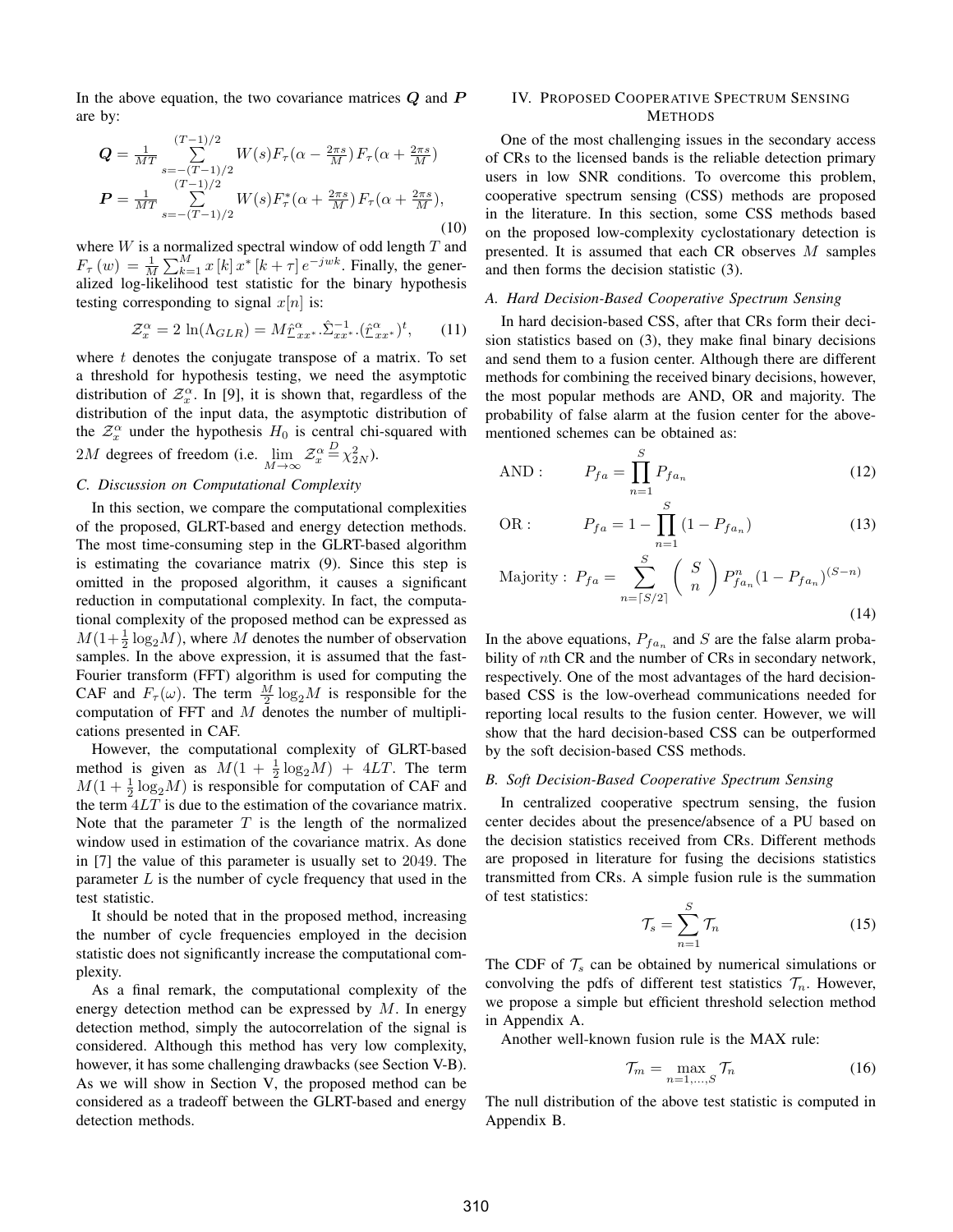In what follow, we propose a new method for the cooperative sensing. Suppose that each CR calculates the numerator and denominator of  $(3)$ , separately. That is, for nth CR we have

$$
\mathcal{T}_{nom,n} = \sum_{k=-L}^{L} \left| R_{xx^*}^{k/T_u}(T_d) \right|^2, \tag{17}
$$

and

$$
\mathcal{T}_{den,n} = \sum_{k=-L}^{L} \left| R_{xx^*}^{(k+\varepsilon_k)/T_u}(T_d) \right|^2.
$$
 (18)

After that (17) and (18) are computed at each CR, they are transmitted to the fusion center. Then, we constitute the following decision statistic at the fusion center:

$$
\mathcal{T}_{proposed} = \frac{\sum_{n=1}^{S} \mathcal{T}_{nom,n}}{\sum_{n=1}^{S} \mathcal{T}_{den,n}}
$$
(19)

The null distributions of  $\mathcal{T}_{nom,n}$  and  $\mathcal{T}_{den,n}$  is chi-square with  $2(2L+1)$  degrees of freedom. Thus,  $\sum_{n=1}^{S} \mathcal{T}_{nom,n}$  and  $\sum_{n=1}^{S} \mathcal{T}_{den,n}$  are distributed as  $\chi^2_{2(2L+1)S}$ . Therefore, the null distribution of the proposed test statistic can be obtained as:

$$
\mathcal{T}_{proposed} \sim F(2(2L+1)S, 2(2L+1)S). \tag{20}
$$

Although the overhead of this method is twice the (15) and (16), but it will be shown that it has better performance than the others. Furthermore, since its null distribution has close-form expression, the threshold selection at the FC is straightforward.

#### V. SIMULATION RESULTS

The primary network is an IEEE 802.11 WLAN network. The subcarrier modulation of OFDM signal is QPSK. The symbol rate and sampling rate are 250 KSym/Sec and  $R_s$ =20 MHz, respectively. All simulations employ false-alarm rate of 0.01 and time-lag of  $\nu = T_u$  where  $T_u$  is duration of FFT length of WLAN OFDM signal. Cyclostationary features of an OFDM signal occurs in multiples of the symbol rate  $\alpha =$  $k/T_s$ ,  $k = 0, \pm 1, \pm 2, \dots$  Prior knowledge of  $T_g$  (cyclic prefix duration) and  $T_u$  is assumed. The local peaks of the estimated cyclic autocorrelation function  $\hat{R}_{xx}^{\alpha}(\nu)$  are occurred in  $\nu =$  $\pm T_u$  and  $\alpha = k/(T_g + T_u)$ . In this paper, a kaiser window length and  $\beta$  parameter are set to 2049 and 10, respectively. The parameters employed for approximating the CDF are  $H =$ 1000 and  $\eta = 0.5$ .

# *A. Investigating the Asymptotic Distribution of the Proposed Decision Statistic*

The accuracy of the asymptotic distribution (6) under the null hypothesis is evaluated in Fig. 1. The theoretical CDF curve is obtained from equation (3) with  $L = 5$ . The simulated CDF are obtained by 50.000 independent Monte-Carlo runs, in which the PU signals are assumed to be white Gaussian random variables. It is evident that if the detection time is sufficiently long, the simulation results should confirm the theoretical asymptotic distribution curves.



Fig. 1. Theoretical versus simulated CDF of the proposed decision statistic under null hypothesis. Increasing the detection time improves the accuracy of the asymptotic distribution.



Fig. 2. Probability of detection for the proposed, GLRT-based and energy detection methods in a Rayleigh flat fading channel.

#### *B. Detection Performance Comparisons*

In Fig. 2 we compare the detection performance of the three methods as a function of channel SNR. The energy detector is assumed to experiences 1 dB noise uncertainty. As mentioned in section III-C, increasing the number of cycle frequencies does not significantly heighten the computational complexity of the proposed method. Therefore, we use 9 cycle frequencies in detection process of the proposed and GLRT-based methods. The results reveal that while our proposed method has much lower complexity than the GLRT-based method, it provides a comparable performance. Moreover, it has better detection performance than the ED method.

The performance of different hard cooperative methods are illustrated in Fig. 3. Each of the CR user employed proposed detector with 2 cycle frequencies. It can be seen that the OR fusion rule has lower probability of interference between primary and secondary user than the other hard fusion rules. However this method decreases throughput of CR network and has the most conservative behavior.

Fig. 4 depicts the performances of the cooperative sensing methods. Each employs 2 cycle frequencies for the detector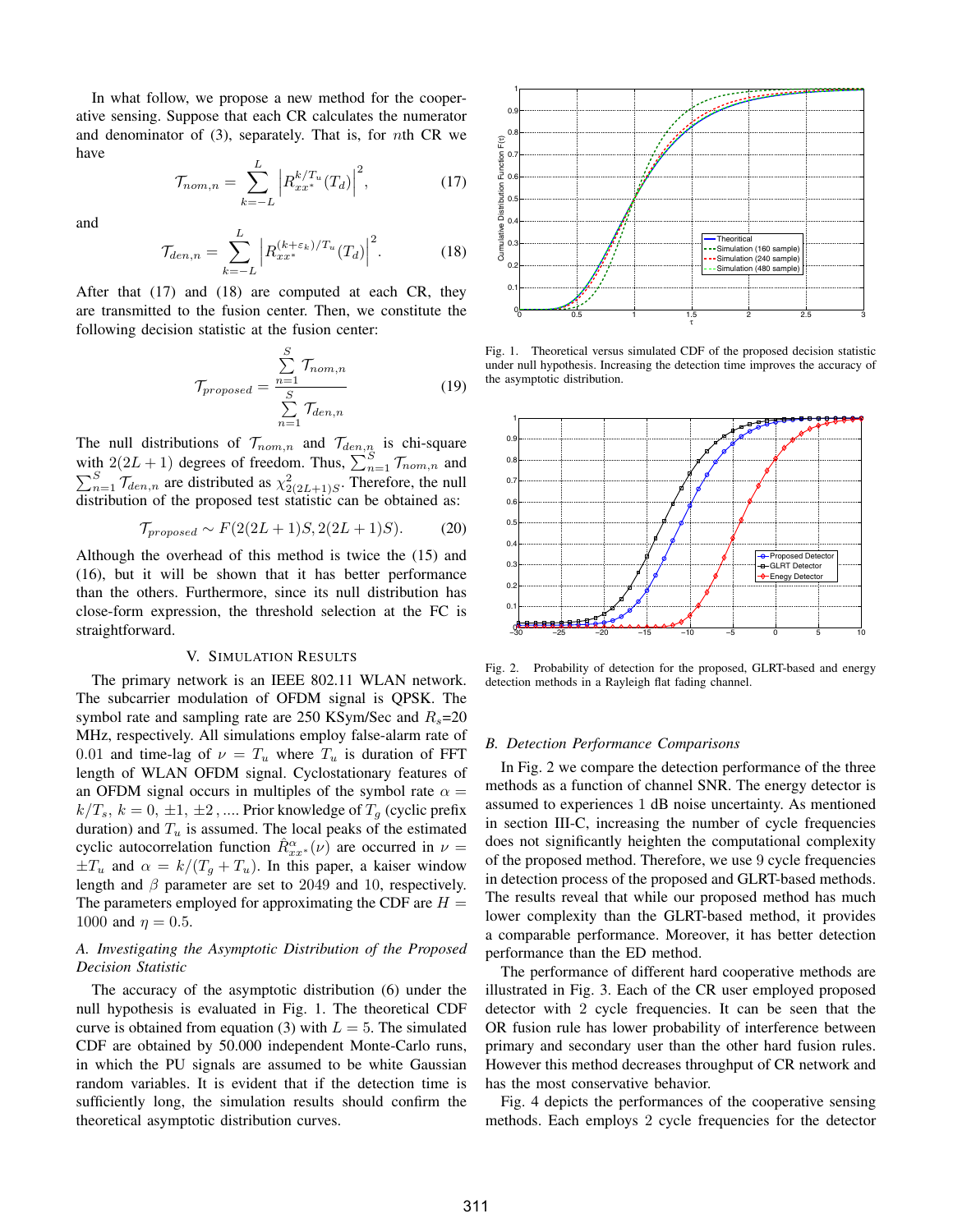

Fig. 3. Probability of detection versus channel average SNR for different hard cooperative methods over Rayleigh flat fading channels. The vector of local channel SNRs (in dB) at secondary users is defined as  $\gamma = [\bar{\gamma}-5, \bar{\gamma}-4, \bar{\gamma}-3, \bar{\gamma}-2, \bar{\gamma}-1, \bar{\gamma}+1, \bar{\gamma}+2, \bar{\gamma}+3, \bar{\gamma}+4, \bar{\gamma}+5]$  where  $\bar{\gamma}$  is average SNR.



Fig. 4. Probability of detection versus channel average SNR for different proposed soft cooperative methods over Rayleigh flat fading channels. The vector of local channel SNRs (in dB) at secondary users is defined as  $\gamma = [\bar{z}_1 - 5, \bar{z}_2 - 4, \bar{z}_3 - 3, \bar{z}_3 - 2, \bar{z}_3 - 1, \bar{z}_3 + 1, \bar{z}_3 + 2, \bar{z}_3 + 3, \bar{z}_3 + 4, \bar{z}_3 + 5]$  where  $\bar{z}_1$  is average SNR.

proposed in (3). As we can see, the proposed cooperative method will have better detection performance compared to the other methods, at the expense of an increase in communication overhead of the secondary network. Also, the SUM method has better performance than the MAX method.

The accuracy of the approximated CDF proposed in (22), approximation with normal distribution, and simulated CDF is investigated for decision statistic (15) in Fig. 5. It is assumed that each CR calculates the decision statistic with 9 cycle frequencies. As it can be seen, the numerical inversion method is accurate, while the Gaussian approximation performs with lower accuracy.

#### VI. CONCLUSIONS

In this paper, a fast reduced-complexity multi-cycle cyclostationariy detector has been proposed and then its performance and computational complexity has been compared



Fig. 5. Accuracy of proposed Gaussian approximation as well as numerical inversion method, are compared to the simulated CDF (10 CRs in network).

with well-known multi-cycle GLRT-based detector as well as energy detector. The analytical and simulation results have been shown that the computational complexity has been significantly reduced, while a slight degradation in detection performance is occurred, compared to the GLRT-based scheme. Also, we have shown that the proposed method is robust against the noise uncertainty problem, in contrast to the energy detectors. Consequently, the proposed detector can be considered as a tradeoff between the complicated GLRTbased cyclostationary detector and simple energy detectors.

Different cooperative spectrum sensing methods has been analyzed in this paper. We further propose a cooperative detector that has better detection performance than the existing methods, at a cost of a little increase in communication overhead of the cognitive radio network. Finally, we have proposed a straightforward method for threshold selection at the fusion center. Particularly, we have formulated a general approach for calculating the null distribution of the decision statistic of the cooperative detectors.

# APPENDIX A ESTIMATING THE NULL DISTRIBUTION OF SUM FUSION RULE

We propose two methods for approximating the null distribution of (15). With the assumption of 10 or more CRs in network, we first propose to approximate the distribution of (15) with a Gaussian pdf (according to central limit theorem [14]):

$$
\mathcal{T}_s \sim \mathcal{N}\left(\sum_{k=1}^S \mu_k, \sum_{k=1}^S \sigma_k^2\right),\tag{21}
$$

where  $\mu_k$  and  $\sigma_k^2$  are mean and variance of kth SU's test statistic, respectively.

Alternatively, we propose the following more complex, but more accurate, method for approximating the null distribution. In fact, we propose to numerically invert the resulting characteristic function based on the method presented in [15]. The following derivations follow the same lines as in [15]. The